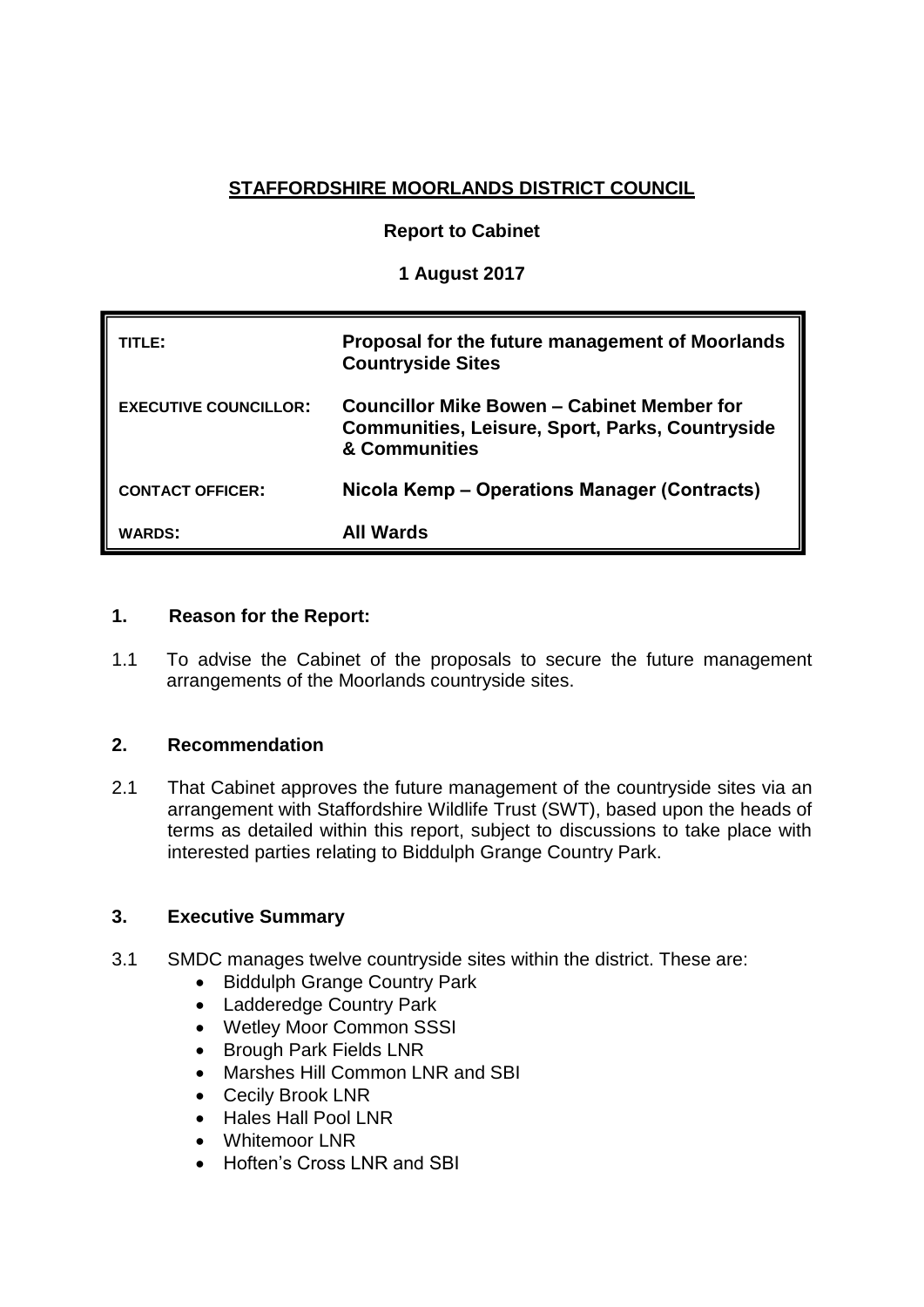- Leekbrook Line
- Biddulph Valley Way
- Newpool Meadows
- 3.2 The provision of country parks is a discretionary service provided by SMDC. With the current efficiency agenda, the Council needs to consider alternative ways of delivering the same or better service, and ensure such services add value.
- 3.2 The Council has a Corporate Plan Priority Action to "Identify and implement an approach to reduce the cost of country parks". In 2016-17 the management of our countryside parks cost £113,594. The Council's Medium Term Financial Plan (MTFP) is predicated on achieving a saving against the countryside management costs.
- 3.3 Following a review of available options in regards to the future delivery of management at our countryside sites, Officers have identified that the transfer of management at these sites to one provider, the Staffordshire Wildlife Trust (SWT) is the most suitable and therefore recommended option. In transferring management to this specialist provider, financial savings of approximately £50,494 are anticipated per annum, thus meeting the Councils desire to reduce the cost of our country parks. This excludes all costs associated with the water level monitoring at Hales Hall, Cheadle. As SWT are an organisation committed to securing the best outcomes for people and wildlife this creates an opportunity to secure at least as good a service as provided by the Council at a reduced cost to the Council and thus taxpayer.
- 3.4 This proposal is caveated in a few key respects as the ownership of some of these sites does not fully lie with SMDC i.e. Wetley Moor, Biddulph Valley Way and Marshes Hill Common. Discussions will need to be undertaken with the joint or sole landowners to determine if the transfer of management is affordable and agreeable for all parties.
- 3.5 The report was considered by the Service Delivery Overview and Scrutiny Panel on 5 July 2017. This recommended that Cabinet not make any decision relating to Biddulph Grange Country Park until a meeting is arranged between Friends of Biddulph Grange Country Park, SMDC, representatives of Biddulph Town Council and the relevant Portfolio Holder. The outcome from this meeting should be reported at the next Cabinet meeting.

## **4. How this report links to Corporate Priorities**

4.1 Protecting and Improving the Environment - The Council wishes to ensure provision of quality parks and open spaces. High quality open space encourages healthier lifestyles and ensures the area has an image as one in which it is a good to live and conduct business. Countryside sites are therefore an important service area in supporting overall Corporate Objectives as well as encouraging environmental sustainability and biodiversity.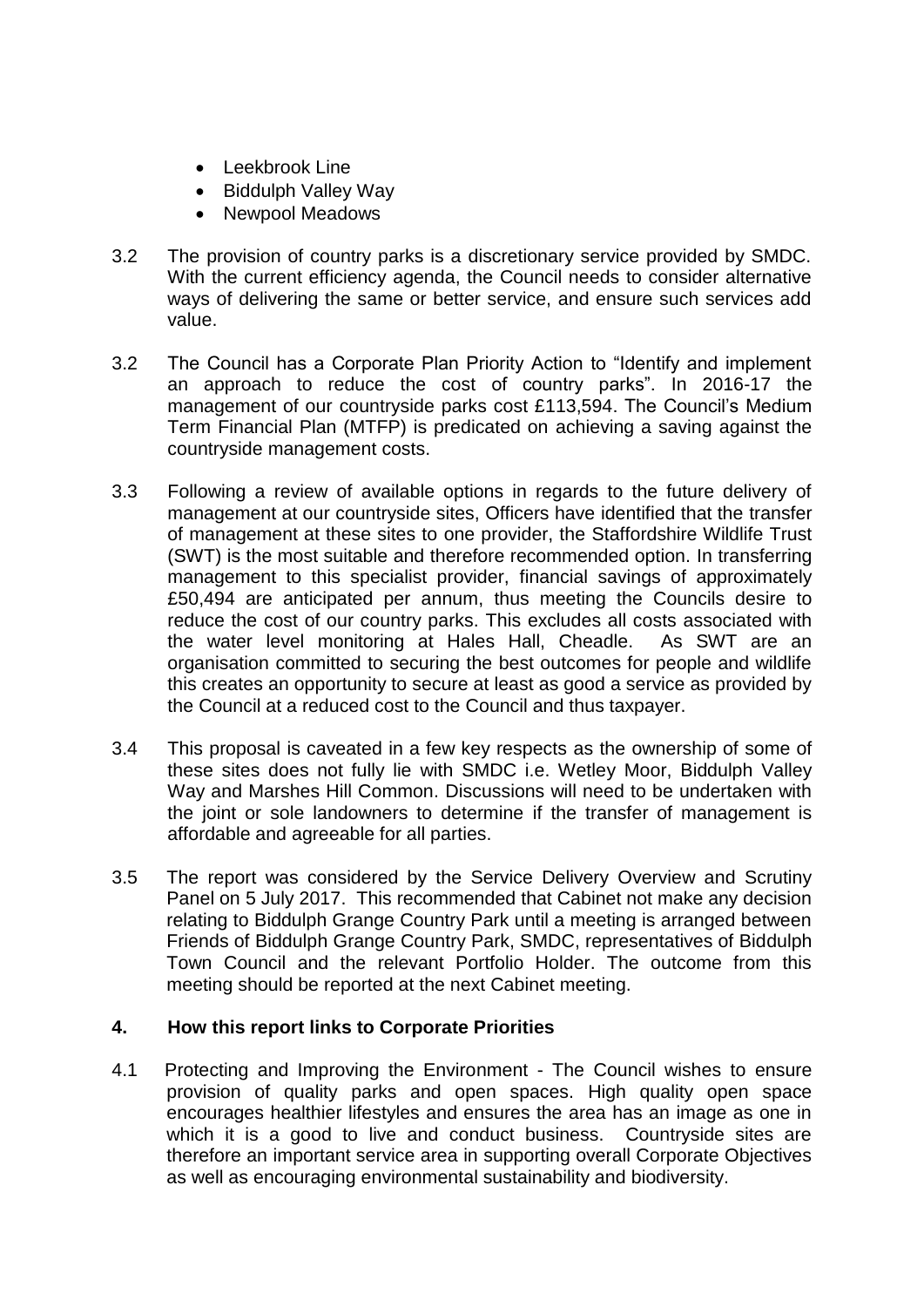4.2 Meeting financial challenges and providing value for money - The management and maintenance of the countryside sites does have an impact on Council resources. In this case, the Council has identified an alternative option for service delivery, which will reduce the long term resource implications and ensure value for money whilst at the same time protecting and, perhaps even enhancing, the value of the sites in both wildlife and public attraction terms.

#### 5. **Options**

- 5.1 Officers have explored alternative service delivery options for the management of its countryside sites, which meets the current financial challenges and provides value for money, whilst still providing quality parks and open spaces.
- 5.2 Four options were initially considered in regards to the future management at our countryside sites, these being:
	- 1. Service to remain under Council management but with £40k savings target achieved.
	- 2. Transfer management of all sites to one specialist provider i.e. SWT
	- 3. Transfer management of sites on a site by site basis to multiple providers.
	- 4. Establish a private sector partnership
- 5.3 In regards to option 1, a review of operational efficiencies and different ways of working has been undertaken in recent years reducing the spend considerably. It is not believed that further operational savings can be achieved whilst the services remain in the control of this Authority without compromising the level of management undertaken at the sites.
- 5.4 Officers met with the National Trust who had shown initial interest in Biddulph Grange Country Park due to its location neighbouring the Biddulph Grange Gardens Estate which they own and manage. This interest has since been withdrawn. Unfortunately no interest has been determined in regards to the management of any other countryside sites.
- 5.5 The option to establish a private sector partnership was discounted as a result of the anticipated increased costs that this option would generate and risks associated with a lack of experience a new partner could have in regards to the specialist and sensitive management required.
- 5.6 Of the initial four options only option 2, as the stated preference of this O&S Panel, has been deemed suitable to meet the needs of the Council in regards to reducing the financial burden associated with the Councils direct management of these sites, whilst ensuring nature and habitat conservation is of a paramount consideration by the service provider.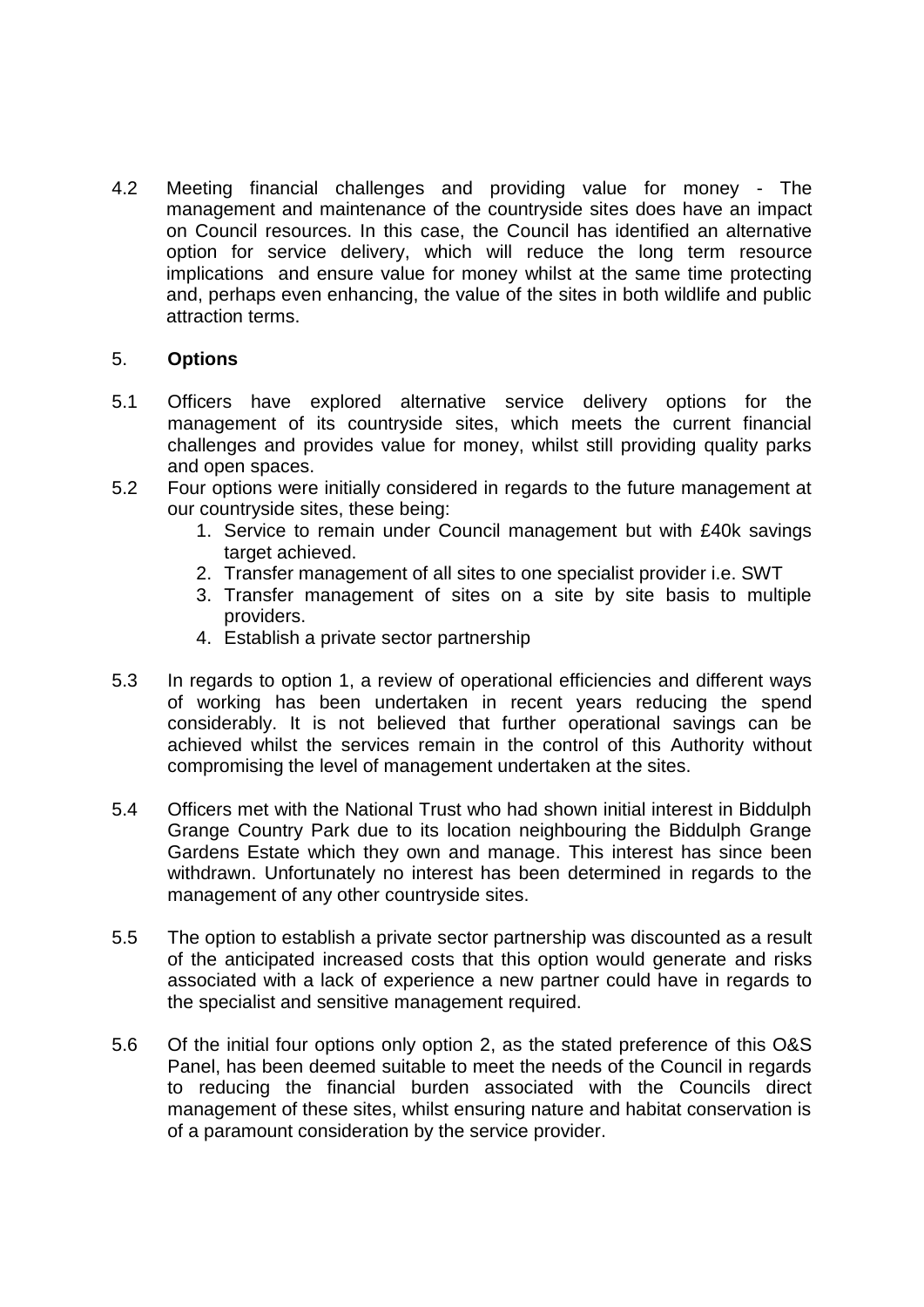5.7 As a result, discussions with SWT which commenced in early 2016 have continued positively. Officers from both organisations have now developed a set of Heads of Terms in regards to the future service delivery of management of the Moorlands Countryside Sites; these are detailed further at 9.7.

### **6. Implications**

- 6.1 Community Safety (Crime and Disorder Act 1998) None.
- 6.2 Workforce As detailed within the report.
- 6.3 Equality and Diversity/Equality Impact Assessment This report has been prepared in accordance with the Council's Diversity and Equality Policies.
- 6.4 Financial Considerations As detailed within the report.
- 6.5 Legal There will be legal implications in regards to the proposed future management options, with the need for an operating agreement to be developed between SMDC and the SWT.
- 6.6 Sustainability Sustainability considerations have been embedded in the proposed future management option due to the nature of service being provided.
- 6.7 Internal and External Consultation Internal consultation was undertaken during the service review in 2015-16. Some, limited, external consultation has been undertaken to establish potential partners.
- 6.8 Risk Assessment Risks will be mitigated through the development of the operating agreement detailing the service to be provided by SWT at our countryside sites.

#### **Keith Parker Head of Operational Services**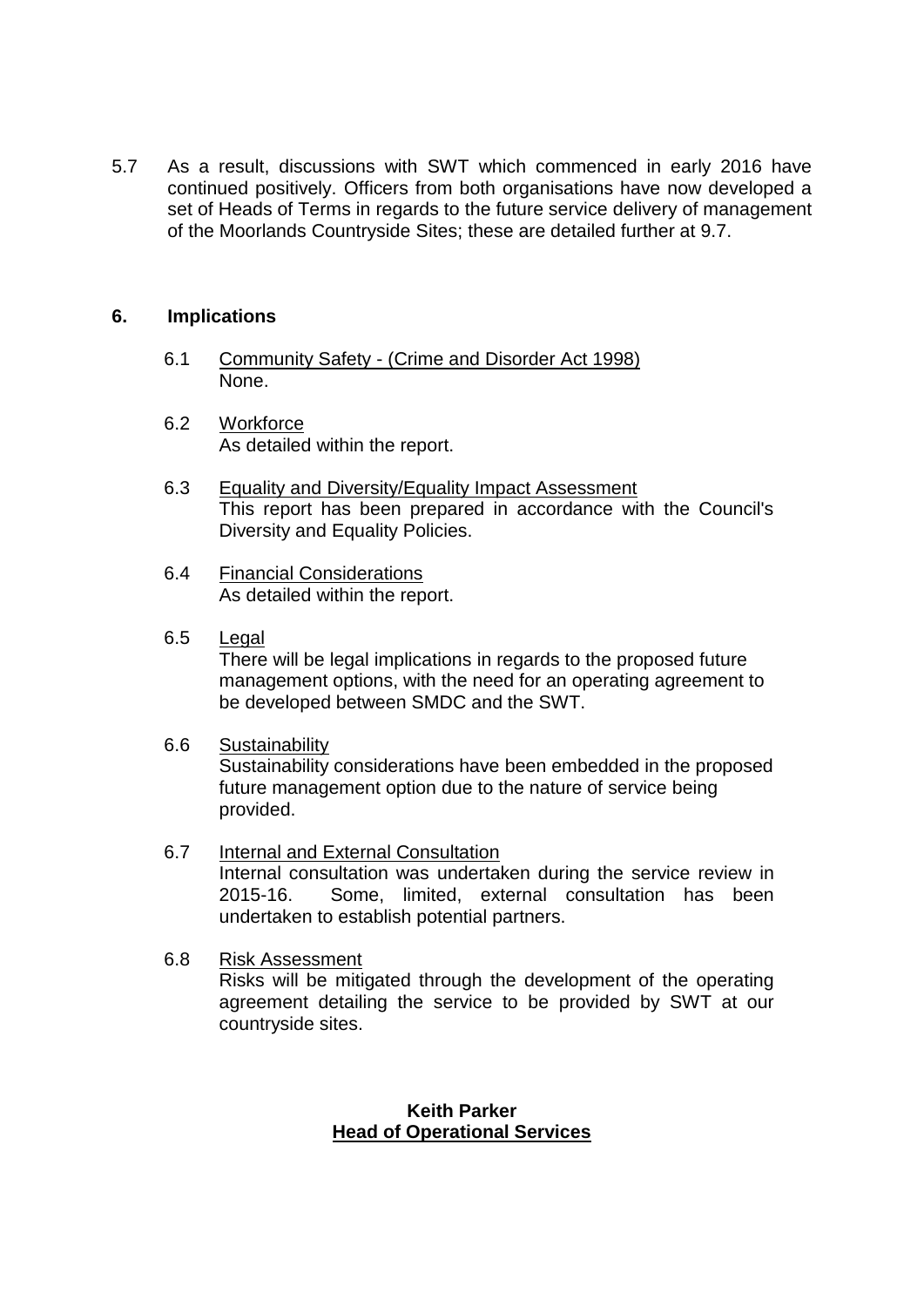#### **Background Papers Location Contact details**

Operational Services Emerging Findings Report 16.3.16 Review of the management of Countryside Sites (Service Delivery O & S report)

Fowlchurch Depot, Leek Nicola Kemp (operations Manager – Contract Management) [nkemp@highpeak.gov.uk](mailto:nkemp@highpeak.gov.uk) 01538 395400 EXT. 4426

#### 7. **Background**

- 7.1 SMDC currently has responsibility for the management of 12 countryside sites, two of which are designated as Country Parks, 6 as Local Nature Reserves (LNR), one as a Site of Special Scientific Interest (SSSI) and two Sites of Biological Interest (SBI). These are as follows:
	- Biddulph Grange Country Park
	- Ladderedge Country Park
	- Wetley Moor Common SSSI
	- Brough Park Fields LNR
	- Marshes Hill Common LNR and SBI
	- Cecily Brook LNR
	- Hales Hall Pool LNR
	- Whitemoor I NR
	- Hoften's Cross LNR and SBI
	- Leekbrook Line
	- Biddulph Valley Way
	- Newpool Meadows
- 7.2 The management of these sites has traditionally been distinct from that of the Council's other parks and open spaces, being delivered through a small team of Countryside Officers and previously a Countryside Ranger.
- 7.3 Following the Operational Services Service Review undertaken in 2015, two Client Officers now have responsibility for the day to day management of all twelve the sites, equating to 1.5 full time equivalent (FTE) post.
- 7.4 Overall spend on countryside park management for the last three years is detailed in the table below. Spend consists of salary costs of the dedicated Officers, the cost of responsive and routine management, less income generated or received from a variety of sources. Spend on this service has reduced significantly in recent years as a result of reviewing operational practices.

|                    | 2016-17  | 2015-16  | 2014-15  |
|--------------------|----------|----------|----------|
| <b>Total spend</b> | £113,594 | £113,205 | £136,395 |

7.5 An annual countryside maintenance budget is allocated to all the sites, and management and maintenance work is prioritised through site-specific management plans, work programmes and regular inspection regimes. Such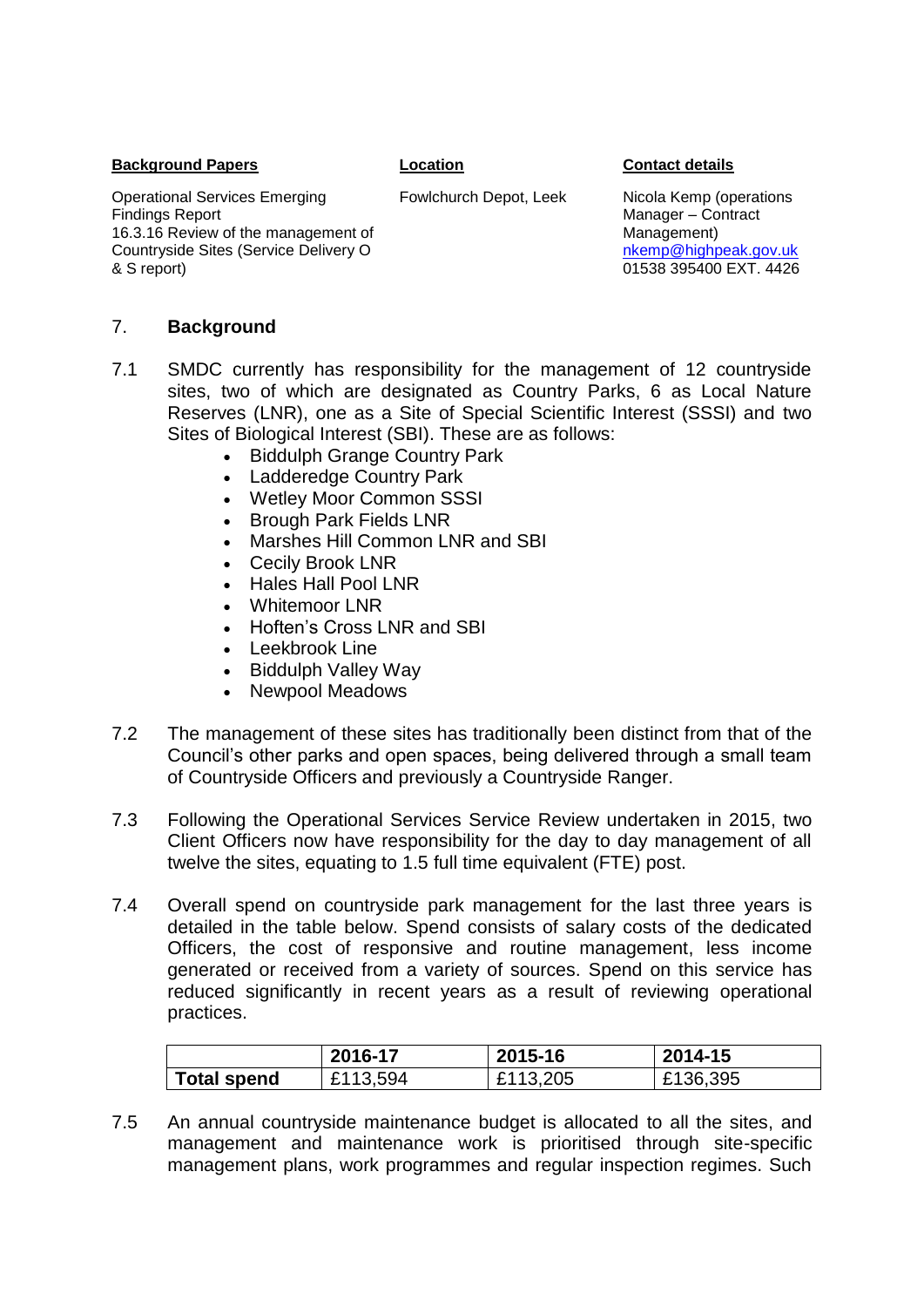works are undertaken by the Client Officers themselves or sub contracted through procurement processes to ensure best value is achieved.

- 7.6 For the majority of sites, ownership lies solely with the Council. The exceptions are Wetley Moor Common where the ownership is shared with Stoke City Council (SoTCC), the Biddulph Valley Way and Newpool Meadow which is shared with Staffordshire County Council (SCC), and Marshes Hill Common owned entirely by Brown Edge Parish Council.
- 7.7 With regard to the management of the Biddulph Valley Way, SMDC has a lease with SCC for the section owned by them, to undertake the maintenance so the site is managed holistically; a £3,000 contribution is paid for works related to this agreement.

#### **8. Wetley Moor**

- 8.1 Wetley Moor currently presents a set of additional complexities when searching for a more financially sustainable solution to the management of the sites as a whole. Governance of Wetley Moor Common is through a legal agreement between SoTCC and SMDC, which established the Wetley Moor Joint Committee. Representatives of this Committee are the Portfolio Holders of both Councils.
- 8.2 The Common has a separate management and maintenance budget from the other countryside sites. This is derived from income generated from the lease of plots for residential use or small holdings on the site. The management of this site is split between this Council which is responsible for the management and maintenance of the Site of Special Scientific Interest (SSSI), and the City Council who are responsible for the legal and estates management aspects of the site including the collection of rents.
- 8.3 In addition to rental income, Wetley Moor benefits from a Higher Level Stewardship Agreement which provides funding on an annual basis from Natural England, solely for the management of the SSSI. This funding, which totals £172,345, is for a 10 year period from 2011 to 2021.
- 8.4 It is acknowledged the estates management of the site is not as robust as would be ideal due to resource and capacity issues within SoTCC, who face the same austerity impacts as this Council. Officer level conversations with SoTCC have confirmed they would be willing to support us in achieving a more sustainable management option for the site, via transfer of their share of the freehold to this Council and a contribution towards third party land agency costs.

#### **9. Future management proposals**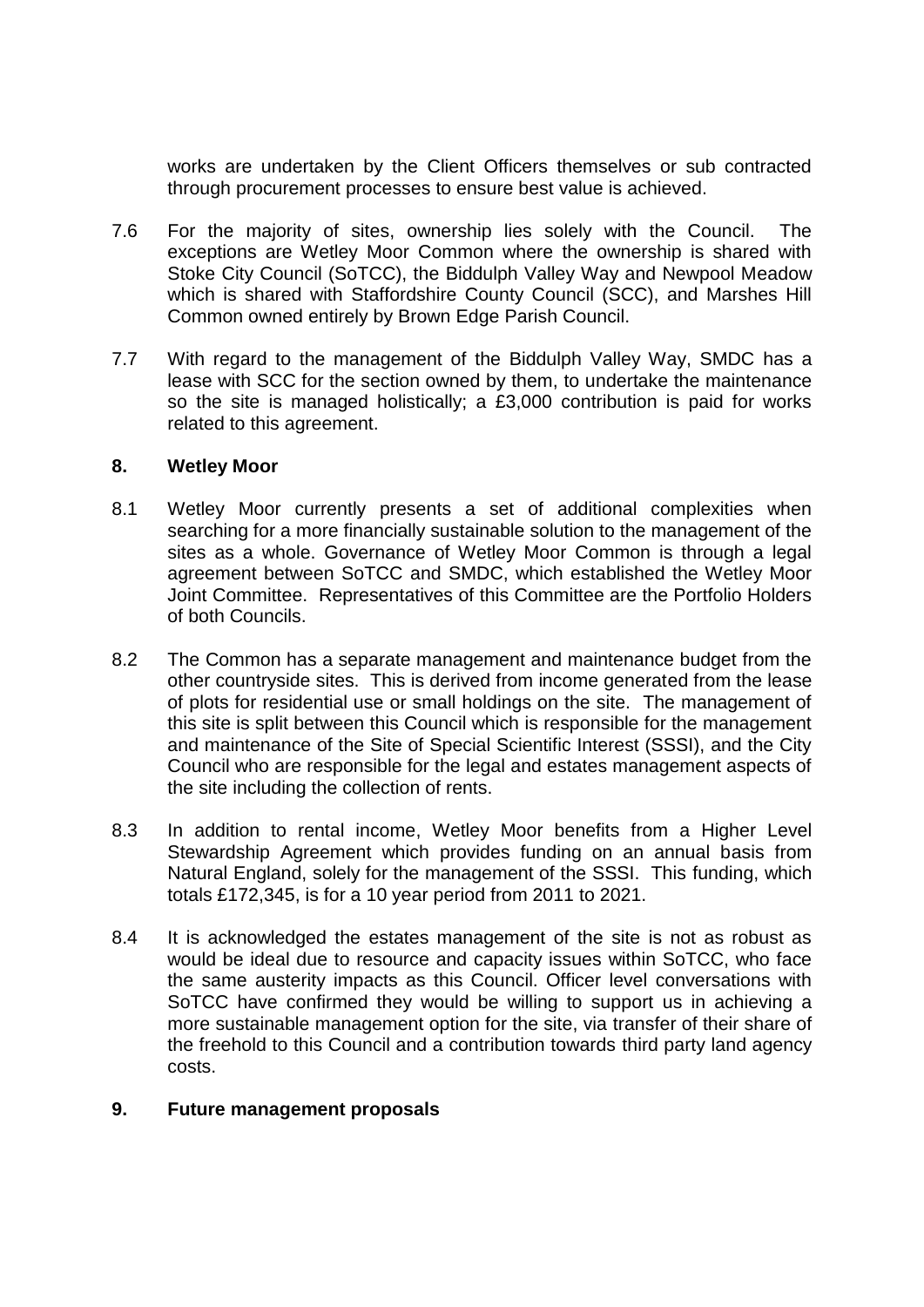- 9.1 As was reported to this Committee on the  $16<sup>th</sup>$  March 2016, four possible options available to the Council have been considered in regards to the future management of its countryside sites, these being:
	- 1. Service to remain under Council management but with a minimum of £40k savings target achieved.
	- 2. Transfer management of all sites to one specialist provider i.e. SWT
	- 3. Transfer management of sites on a site by site basis to multiple providers.
	- 4. Establish a private sector partnership
- 9.2 In regards to option 1, a review of operational efficiencies and different ways of working has been undertaken in recent years, reducing spend on this service area. It is not believed that any further or significant operational savings can be achieved whilst the services remain in the control of this Authority without compromising the level of management undertaken at the sites.
- 9.3 Officers met with the National Trust who had shown an initial interest in Biddulph Grange Country Park due to its location neighbouring the Biddulph Grange Gardens Estate which they own and manage. This interest has since been withdrawn by the National Trust. Unfortunately no further interest has been determined in regards to the management of any other sites.
- 9.4 The option to establish a private sector partnership has been discounted as a result of the anticipated increased costs that this option would generate, and risks associated with a lack of experience in regards to the management of countryside parks.
- 9.5 Of the initial four options, it is believed that only option 2 will meet the needs of the Council in regards to reducing the financial burden associated with the Councils direct management of these sites, whilst ensuring nature and habitat conservation is of a paramount consideration by the service provider.
- 9.6 As a result, discussions with the SWT which commenced in early 2016 have continued, Officers from SOTCC have also been engaged in this process. Officers from SMDC and SWT have now developed a set of Heads of Terms in regards to the proposed future service delivery of management of the Moorlands Countryside Sites. These Heads of Terms are as follows:
	- SWT to provide maintenance and management at the countryside sites detailed in this report in accordance with any site management plans and funding obligations, whilst aiming to improve nature conservation, increase community liaison and participation whilst maintaining the green flag status at Ladderedge Country Park,
	- that the arrangement be on the basis of an initial 30 year lease, including future options to renew/extend the term,
	- the arrangements would be based on a £60,000 per annum grant contribution from SMDC, with SWT being required to use its best